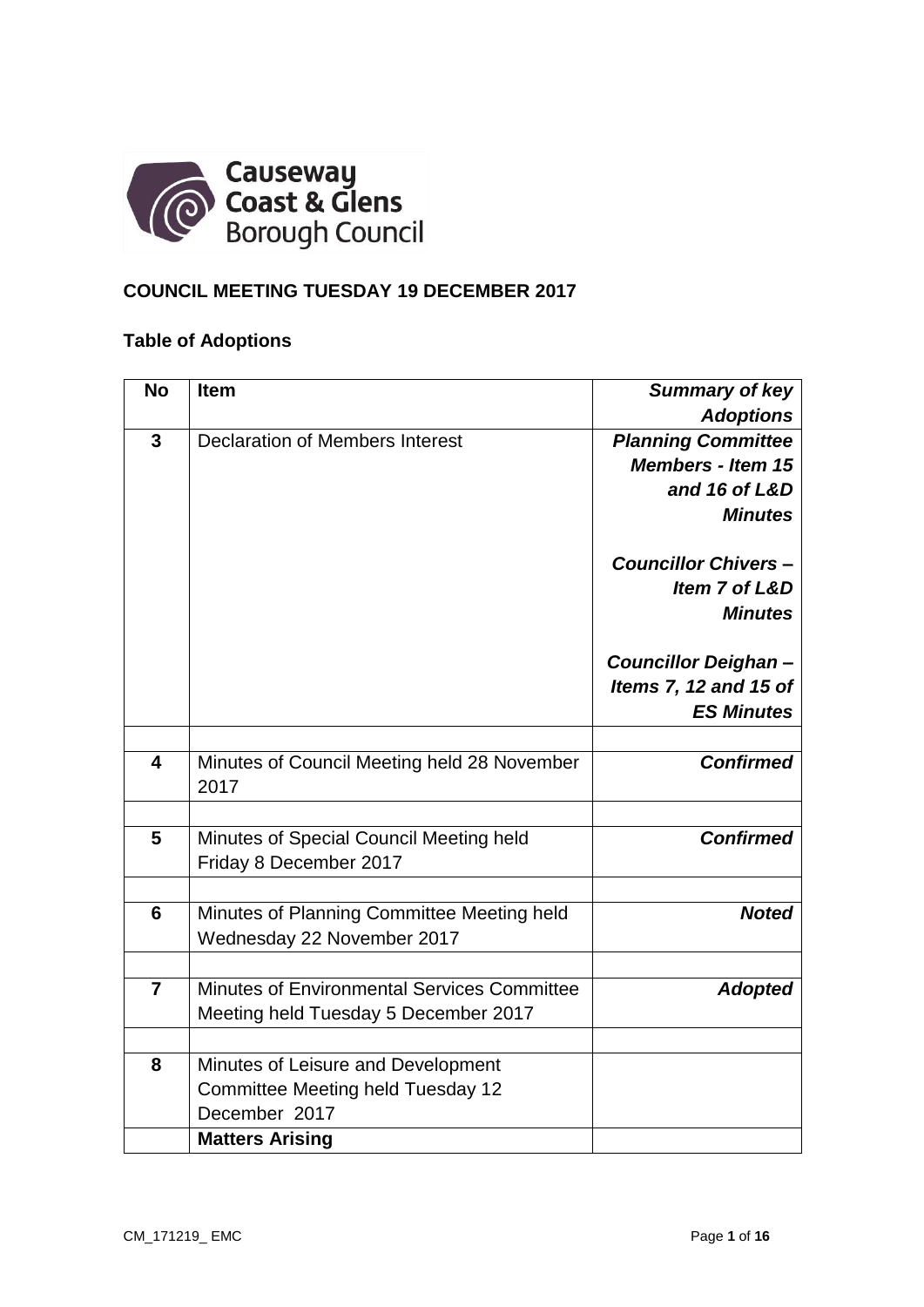|    | 8.2 Notice of Motion proposed by Councillor<br>Mulholland, seconded by Councillor                                                                                                                  | <b>Amendment lost</b>                                                                     |
|----|----------------------------------------------------------------------------------------------------------------------------------------------------------------------------------------------------|-------------------------------------------------------------------------------------------|
|    | Chivers (Item 14)                                                                                                                                                                                  |                                                                                           |
|    | 8.3 Any Other Relevant Business (Item 20)                                                                                                                                                          | <b>Resolved, correction</b><br>to minute                                                  |
|    | 8.4 Garvagh Forest Trails Development (Item<br>5)                                                                                                                                                  | <b>Bring further</b><br>information on<br>development of<br><b>Ballycastle Trails</b>     |
|    | 8.5 Funding Unit Staffing Structure (Item 19)                                                                                                                                                      | <b>Staffing Structures to</b><br>be brought to CPR in<br><b>January</b>                   |
|    | 8.6 Adoption of the Minutes                                                                                                                                                                        | <b>Adopted subject to</b><br>correction of 8.1 and<br>8.3                                 |
| 9  | Minutes of Audit Committee Meeting held 13<br>December 2017                                                                                                                                        | <b>Adopted</b><br><b>Review timetable of</b><br>meetings                                  |
| 10 | Matters for reporting to Partnership Panel -<br><b>Local Government Side</b>                                                                                                                       | <b>None</b>                                                                               |
| 11 | Conferences<br>Northern Ireland Agri-Business<br>Conference 2018, Looking beyond 2020                                                                                                              | <b>Noted</b>                                                                              |
| 12 | Correspondence<br>Friends of The Somme Yearly<br>Subscription<br>Dfl - The Limavady Road, Garvagh -<br>$\bullet$<br>Notice of Intention to made an<br>Abandonment Order (Northern Ireland)<br>2018 | Pay subscription<br>annually for<br>remainder of<br><b>Council's term</b><br><b>Noted</b> |
| 13 | <b>Consultation Schedule</b><br>DAERA – Response to the TBSPG's<br>Recommendation to Eradicate Bovine TB<br>in Northern Ireland                                                                    | <b>Noted</b>                                                                              |
| 14 | <b>Seal Documents</b>                                                                                                                                                                              |                                                                                           |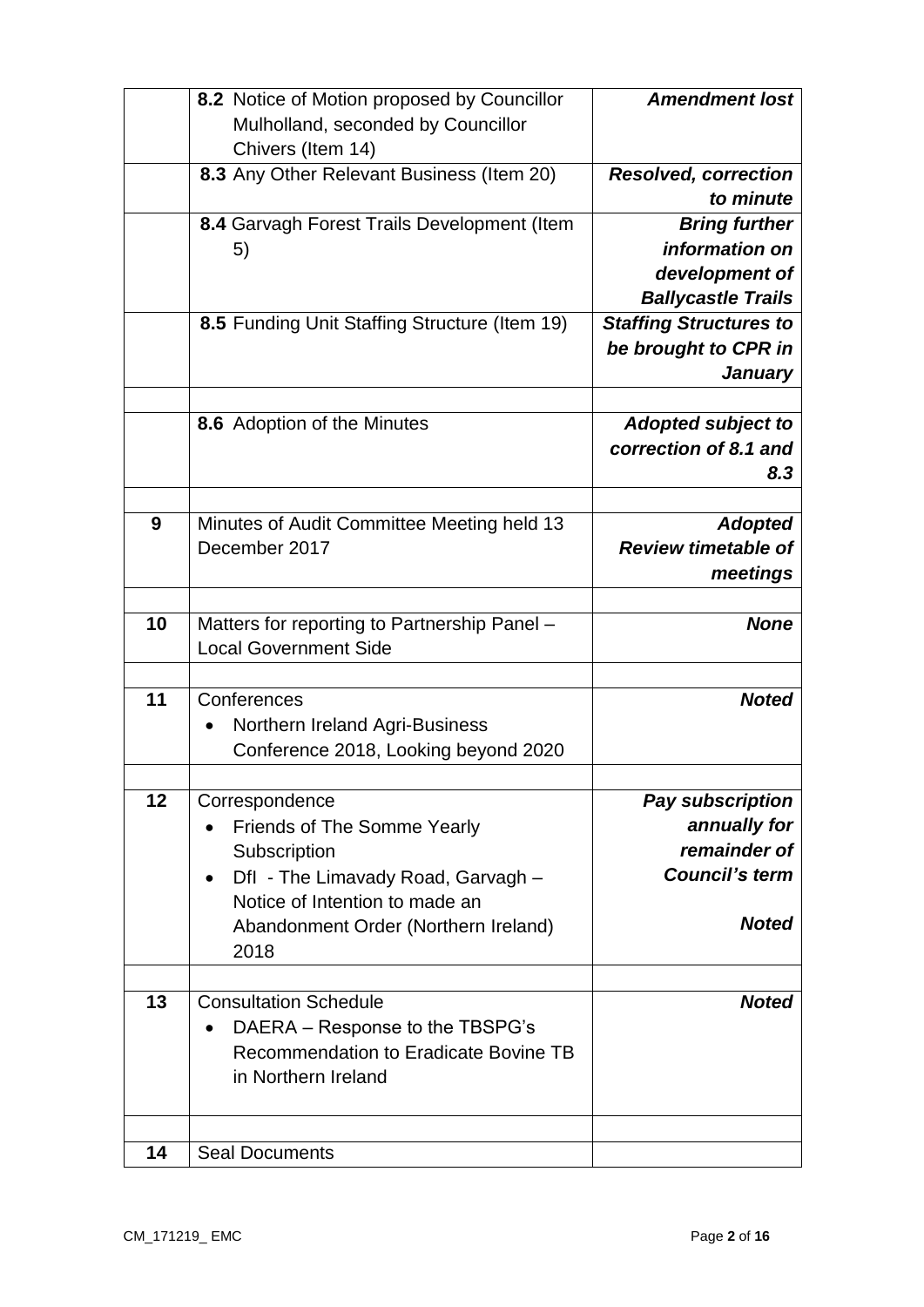|    | 14.1 Grave Registry Certificates, Coleraine,            | Seal affixed                |  |  |
|----|---------------------------------------------------------|-----------------------------|--|--|
|    | Ballywillan, Agherton and Portstewart                   |                             |  |  |
|    | Cemeteries (No's 4580 - 4593 inclusive)                 |                             |  |  |
|    | 14.2 Grave Registry Certificates, Ballymoney            |                             |  |  |
|    | Cemetery (No's 2918 - 2919 inclusive)                   |                             |  |  |
|    | <b>14.3 Grave Registry Certificates, Enagh</b>          |                             |  |  |
|    | Cemetery, Limavady (No's 468 - 469                      |                             |  |  |
|    | inclusive)                                              |                             |  |  |
|    | 14.4 Memorandum of Sale, Drumaduff Road                 |                             |  |  |
|    | Landfill Site $-9$ no.                                  |                             |  |  |
|    | 14.5 Memorandum of Understanding relating               |                             |  |  |
|    | to a Collaborative Partnership between                  |                             |  |  |
|    | <b>Causeway Coast and Glens Borough</b>                 |                             |  |  |
|    | Council and Department of Agriculture                   |                             |  |  |
|    | and Rural Development (Forest Service)                  |                             |  |  |
|    | 14.6 Deed of Surrender, B Knipe, Lisnagrot              |                             |  |  |
|    | Road, Kilrea                                            |                             |  |  |
|    |                                                         |                             |  |  |
| 15 | Notice of Motion Proposed by Councillor                 | <b>Referred to Leisure</b>  |  |  |
|    | Quigley, seconded by Alderman Hickey<br>and Development |                             |  |  |
|    |                                                         | <b>Committee</b>            |  |  |
|    | 'Volunteer drivers                                      |                             |  |  |
|    |                                                         |                             |  |  |
|    | This Council notes the serious hardship                 |                             |  |  |
|    | arising out of changes in regulations relating          |                             |  |  |
|    | to the use of volunteer drivers and the                 |                             |  |  |
|    | implications these changes have for schools,            |                             |  |  |
|    | community groups and other voluntary                    |                             |  |  |
|    | organisations.                                          |                             |  |  |
|    |                                                         |                             |  |  |
|    | Council asks the Department for Infrastructure          |                             |  |  |
|    | to suspend the introduction of these                    |                             |  |  |
|    | regulations immediately to allow the above-             |                             |  |  |
|    | mentioned schools, groups and organisations             |                             |  |  |
|    | to make appropriate preparations relating to            |                             |  |  |
|    | qualifications and not least the finance to             |                             |  |  |
|    | enable such training to take place'.                    |                             |  |  |
|    |                                                         |                             |  |  |
| 16 | Public Right of Way - Bath Road                         | <b>Agreed not to assert</b> |  |  |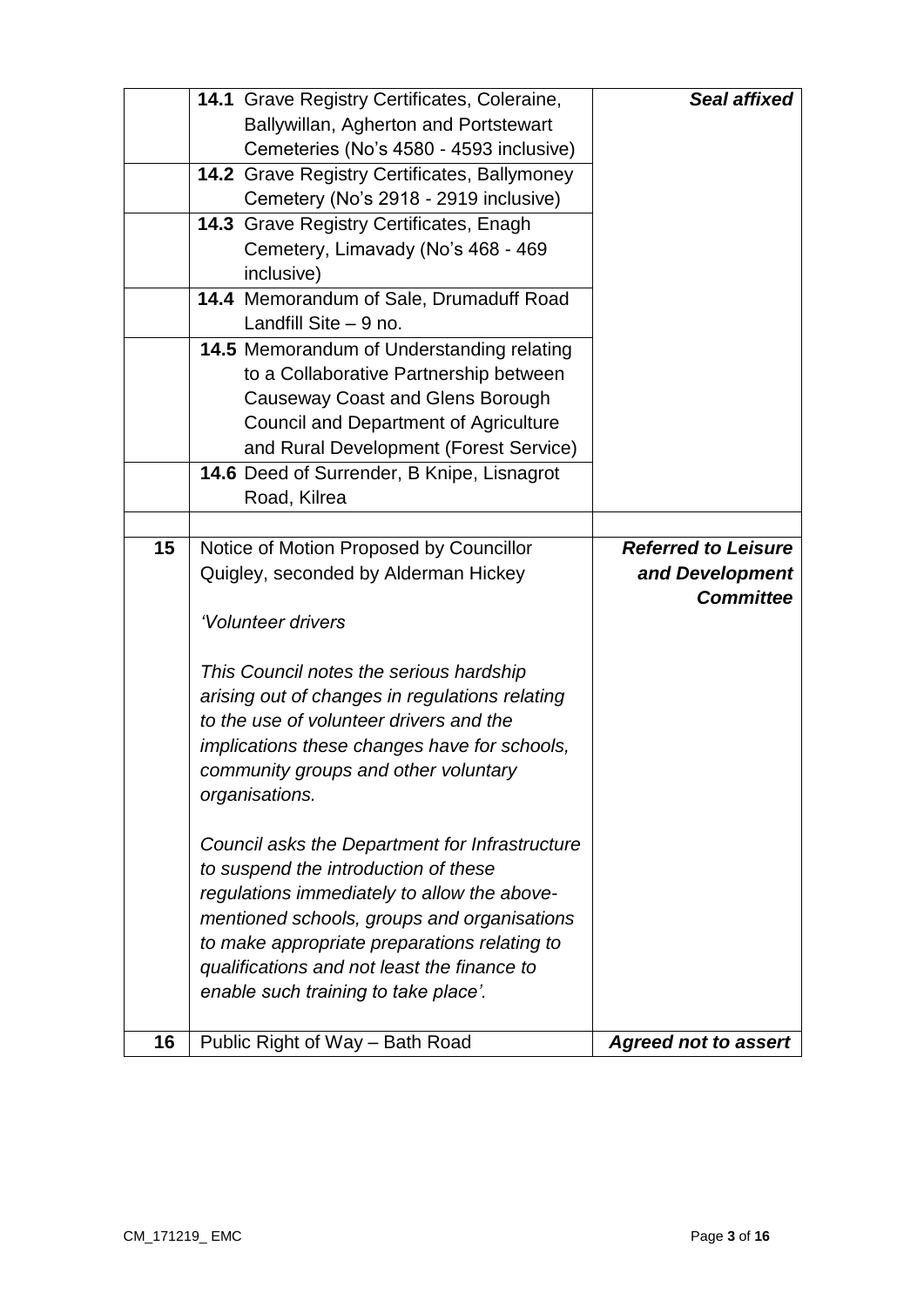#### **MINUTES OF THE PROCEEDINGS OF THE MEETING OF THE COUNCIL**

# **HELD IN CIVIC HEADQUARTERS, COLERAINE ON TUESDAY 19 DECEMBER 2017 AT 7:00 PM**

| In the Chair            |   | : The Mayor, Councillor Baird                                                                                                                                                                                                                                                                                                                                                                  |
|-------------------------|---|------------------------------------------------------------------------------------------------------------------------------------------------------------------------------------------------------------------------------------------------------------------------------------------------------------------------------------------------------------------------------------------------|
| <b>Members Present</b>  |   | : Aldermen Campbell, Cole, Finlay, Hickey, Hillis, King,<br>McKeown, S McKillop and Robinson                                                                                                                                                                                                                                                                                                   |
|                         |   | Councillors Beattie, Blair, Callan, Chivers, Clarke,<br>Deighan, Douglas, Duddy, Fielding, Holmes, Hunter,<br>Knight-McQuillan, Loftus, McCandless, McCorkell,<br>McGlinchey, MA McKillop, McLaughlin, McLean,<br>C McShane, P McShane, Mulholland, Nicholl,<br>Quigley, Watton and Wilson                                                                                                     |
| <b>Officers Present</b> |   | : M Quinn, Director of Corporate Services<br>R Baker, Director of Leisure & Development<br>A McPeake, Director of Environmental Services<br>D J Hunter, Council Solicitor<br>P Thompson, Head of Tourism and Recreation<br>J Grey, SIB Project Manager<br>P O'Brien, Funding Unit Manager<br>P Donaghy, Democratic & Central Services Manager<br>E McCaul, Committee & Member Services Officer |
| In Attendance           | ÷ | Press (1 No)                                                                                                                                                                                                                                                                                                                                                                                   |

#### **1 THE MAYOR'S BUSINESS**

The Mayor opened the meeting by welcoming Elected Members, Officers, the public and press to the meeting. She addressed the meeting as follows:

*Good evening everyone and welcome to our last full Council meeting before Christmas.*

*This has been a particularly busy time in my term as Mayor, with lots of festive engagements taking place across the Borough.*

*I have hosted a number of individuals and groups in the Mayor's Parlour since we last met. From the sporting world this included Steven Bolton, Ballymoney's newest world champion and the SuperCup NI committee*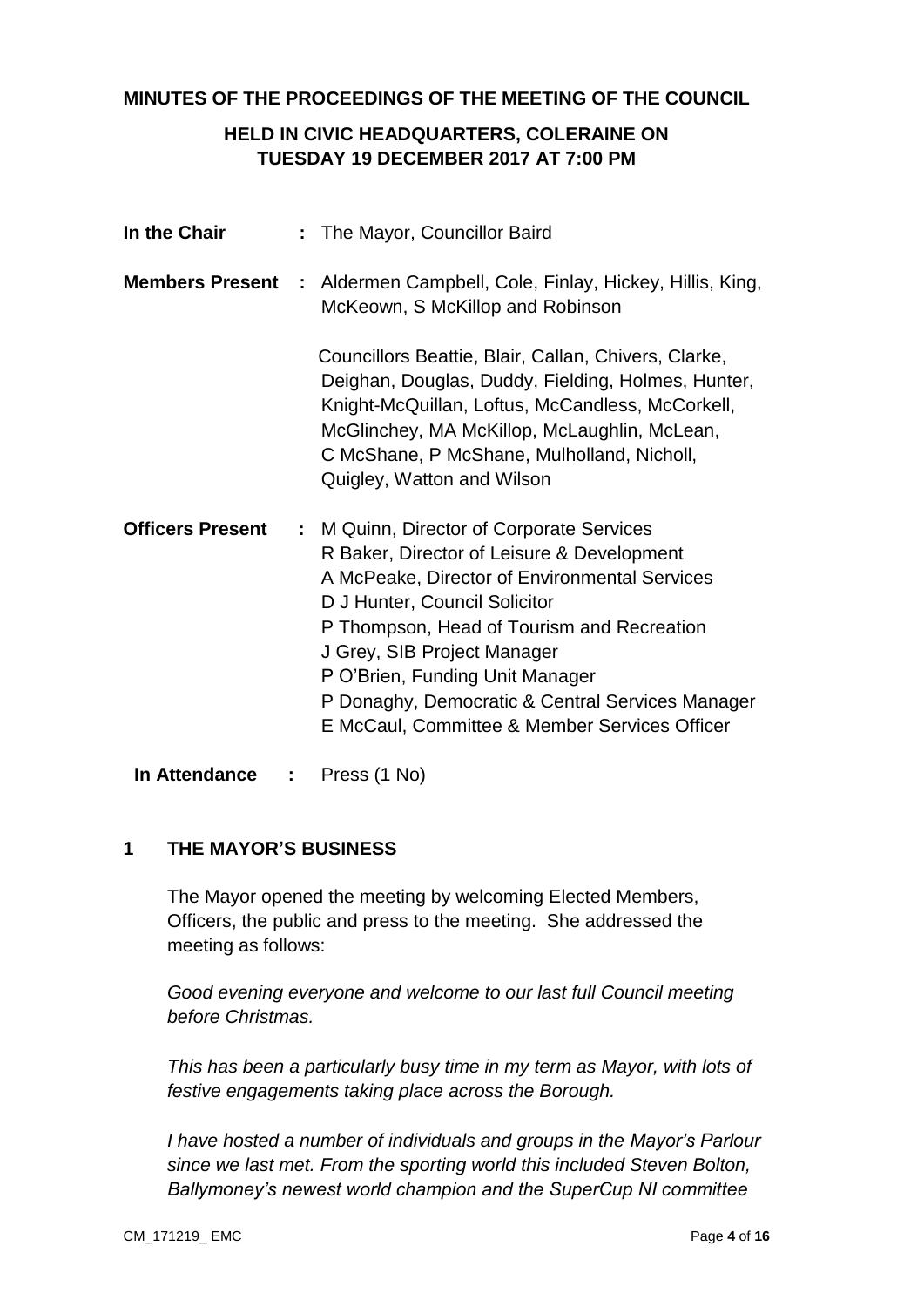*members. Marking special anniversaries, I met Peter Langton from the Girona Orchestra and representatives of Ballyrashane Church. As Mayor, these civic receptions allow Council to acknowledge noteworthy achievements and actions from all sector of life in the Borough.*

*Earlier this month, I was delighted to welcome Olympians Alan Campbell and Richard Chambers here to Cloonavin for Council's first Freedom of the Borough ceremony. It was a terrific occasion for our new Freemen, their family and friends, and for the Council itself. It will certainly remain a highlight of my term and my thanks go to everyone who helped to make the event such a success. As you will know the Freedom of the Borough is the highest honour which a Council can bestow and it was a huge privilege for me to be a part of these proceedings. Our third Freeman, Peter Chambers, was unable to attend but I look forward to meeting him just after Christmas at an engagement in Coleraine Town Hall where he will sign the Freedom Register and receive his Freedom certificate.*

*I found myself on a film set recently as well – thanks to an invitation from Dr Peter FitzGerald. His son is using the Dundarave Estate outside Bushmills for scenes in his new film based on one of the Canterbury Tales. Despite the weather, I was delighted to meet actor Noah Huntley and highlight the growing film sector here which of course benefits hugely from our beautiful natural environment, people and creativity.*

*I mentioned at the beginning that the build-up to Christmas has been very busy and I was delighted to take part in some of the Christmas lights switch-on events across the area. I would like to applaud efforts to make these events more inclusive with the introduction of 'Quiet Christmas' which has been very well received. I look forward to seeing how this pilot programme develops in the future. I would like to take this opportunity to thank all of those who welcomed me so warmly to their community Christmas events as well.*

*On Saturday evening, I was delighted to host a musical evening in Holy Trinity Church in Ballycastle. My sincere thanks go to Kieran Dempsey from the Glens of Antrim Comhaltas Group and all the performers who helped to make it such a special occasion.*

*Finally, I would like to offer my very warm wishes to Alderman Maura Hickey, who is stepping down from Council after tonight's meeting. She has represented this area for over 10 years, having been elected to the former Coleraine Borough Council in 2005. Just last year, Alderman Hickey had a very successful term as Mayor, and I was honoured to take over this mantle from her back in June. On behalf of the Council, I would like to sincerely thank her for her many years of dedication and commitment, and I wish her a very long and happy retirement.*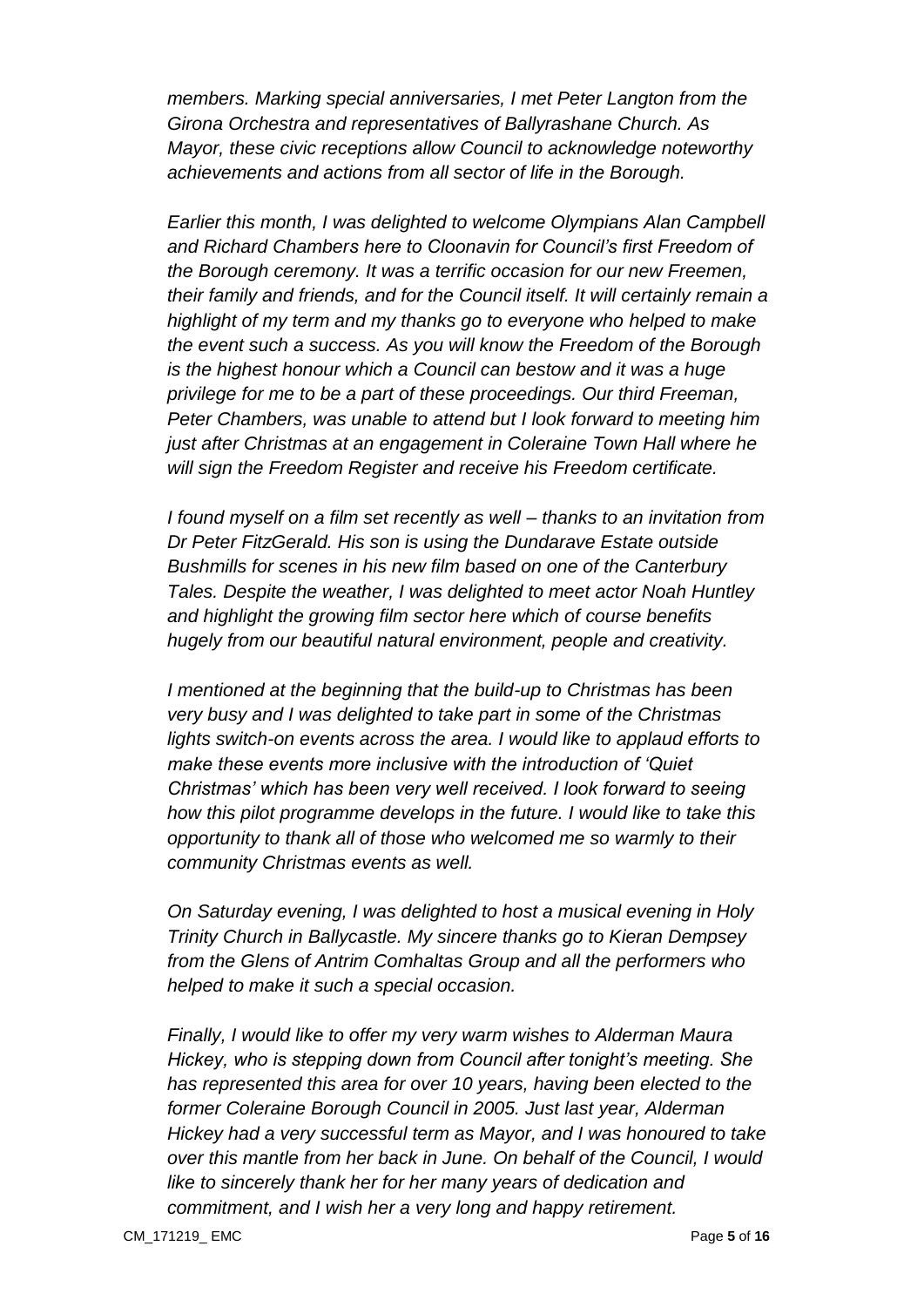*I hope you all have a very Happy Christmas, and a peaceful and prosperous New Year.*

# *TRIBUTES TO ALDERMAN HICKEY*

Alderman Hillis Councillor Watton, Councillor Douglas, Councillor Mulholland, Councillor McShane P, Councillor Fitzpatrick and Councillor Fielding paid tribute to Alderman Hickey and wished her good health in her retirement.

Alderman Hickey read the following statement:

*'As you are all aware, am not often I am lost for works, but tonight I will be very brief.* 

*I am standing down from Council, not because I am burned out, fed up or tired of challenges, in fact the complete opposite. I believe that the only stability we have here in politics at the minute in Northern Ireland is at local governments. I believe that the opportunities for Causeway Coast and Glens Council is enormous. I believe that this new Council is on crest of a wave with potential for investment. I feel there is a right time to leave the stage and this is my time to hand the mantle over to someone younger.*

*I would like to thank all the staff from Coleraine Borough Council and Causeway Coast and Glens Borough Council for their integrity, impartiality in supporting me in my dealings with them over the years. I would especially like to thank my colleagues in SDLP for their unstinting support throughout my 12 years in Council. I would also like to thank those members of other parties who over the years in both councils and they know who they are, who have respected my approach to genuine reconciliation and respect for others through my attempts to heal the great division within our society and communities and who have made decisions based on what is best for communities and ratepayer rather than political expediency* 

*I would also like to thank the press for their coverage they have afforded me over the years but especially during my tenure when I was Mayor of Causeway Coast and Glens Borough Council.* 

*Some of you might be aware that I have been planning my exit strategy for the last 2 years and mentoring my successor during that time who I have complete confidence in and I know will act with upmost of integrity during decision making in this council.*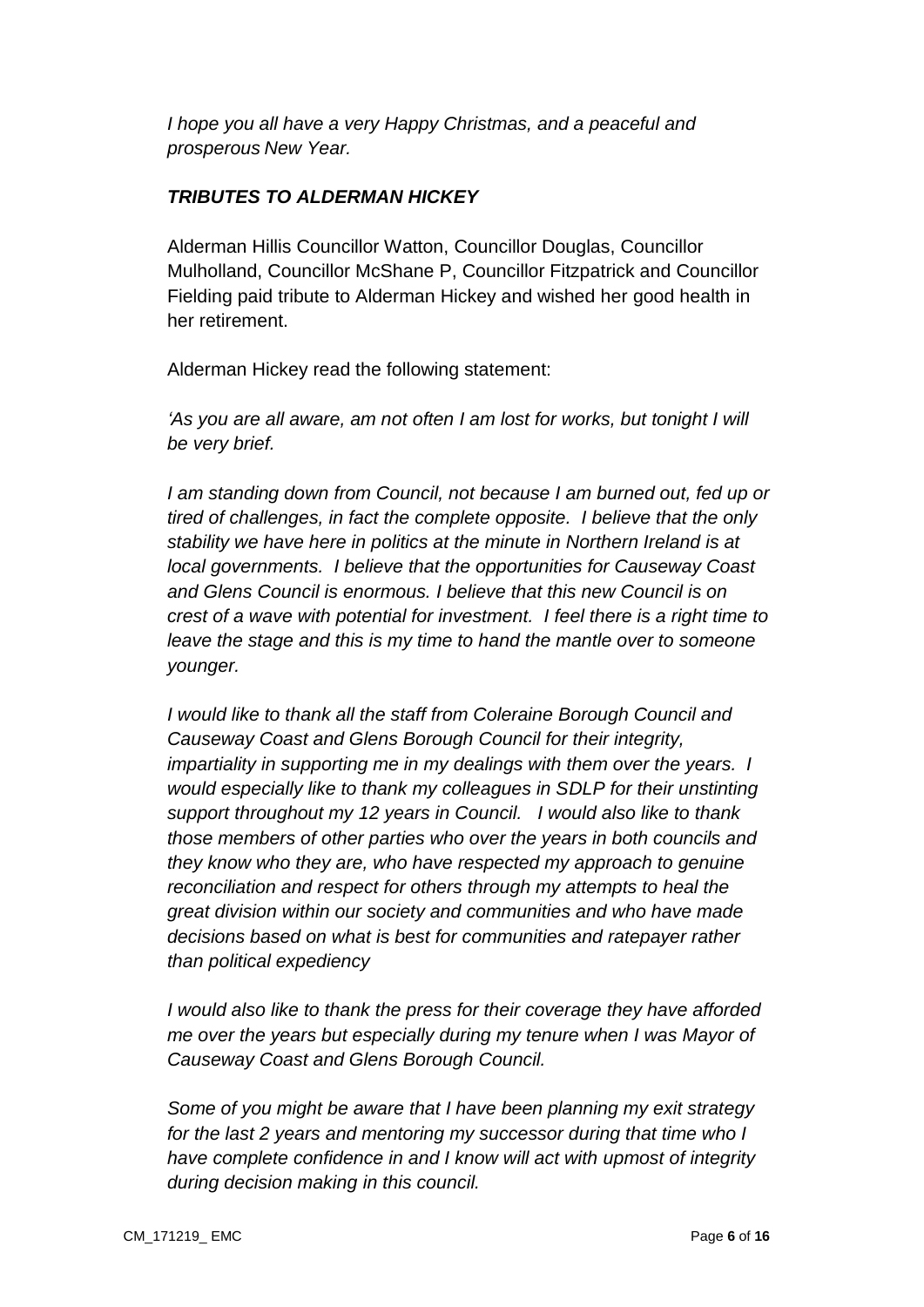*I wish you all a very happy Christmas and a peaceful new year. Christmas. Thank you.* 

\* Councillor C McShane joined the meeting at 7:15 pm.

On behalf of SDLP, Councillor Loftus extended thanks to Alderman Hickey for her years of commitment. She said Alderman Hickey was a great leader and friend to those in the party and wished her well on her retirement.

#### **2 APOLOGIES**

Apologies were recorded for Councillors McCaul and Stevenson.

#### **3 DECLARATIONS OF MEMBERS' INTERESTS**

Declarations of Interest were recorded for:

- Planning Committee Members Present (16) for Items 15 and 16 in Leisure and Development Committee Minutes of 12 December 2017 – Lansdowne Lane Portrush, Public Right of Way and Bath Road, Portrush, Public Right of Way
- Councillor Chivers Item 17 in Leisure and Development Minutes of 12 December: Festive Fun Grant Awards
- Councillor Deighan Item 7, 12 and 15 in Environmental Services Minutes of 5 December: Waste related topics.

# **4 MINUTES OF COUNCIL MEETING HELD TUESDAY 28 NOVEMBER 2017**

Referring to Item 19.1 of the November Council Meeting minutes, Councillor P McShane stated that the minutes of the meeting did not accurately record the discussion which had taken place in relation to the item and his request for legal advice at the meeting which had not been provided.

The Mayor advised that the minutes of previous Council meetings are presented at the subsequent Council Meeting for the Council to confirm the minutes for accuracy.

The Director of Corporate Services confirmed the Mayor's comments and advised that the decisions contained in the Council minutes have immediate effect following the call in period and are submitted to the next meeting for confirmation.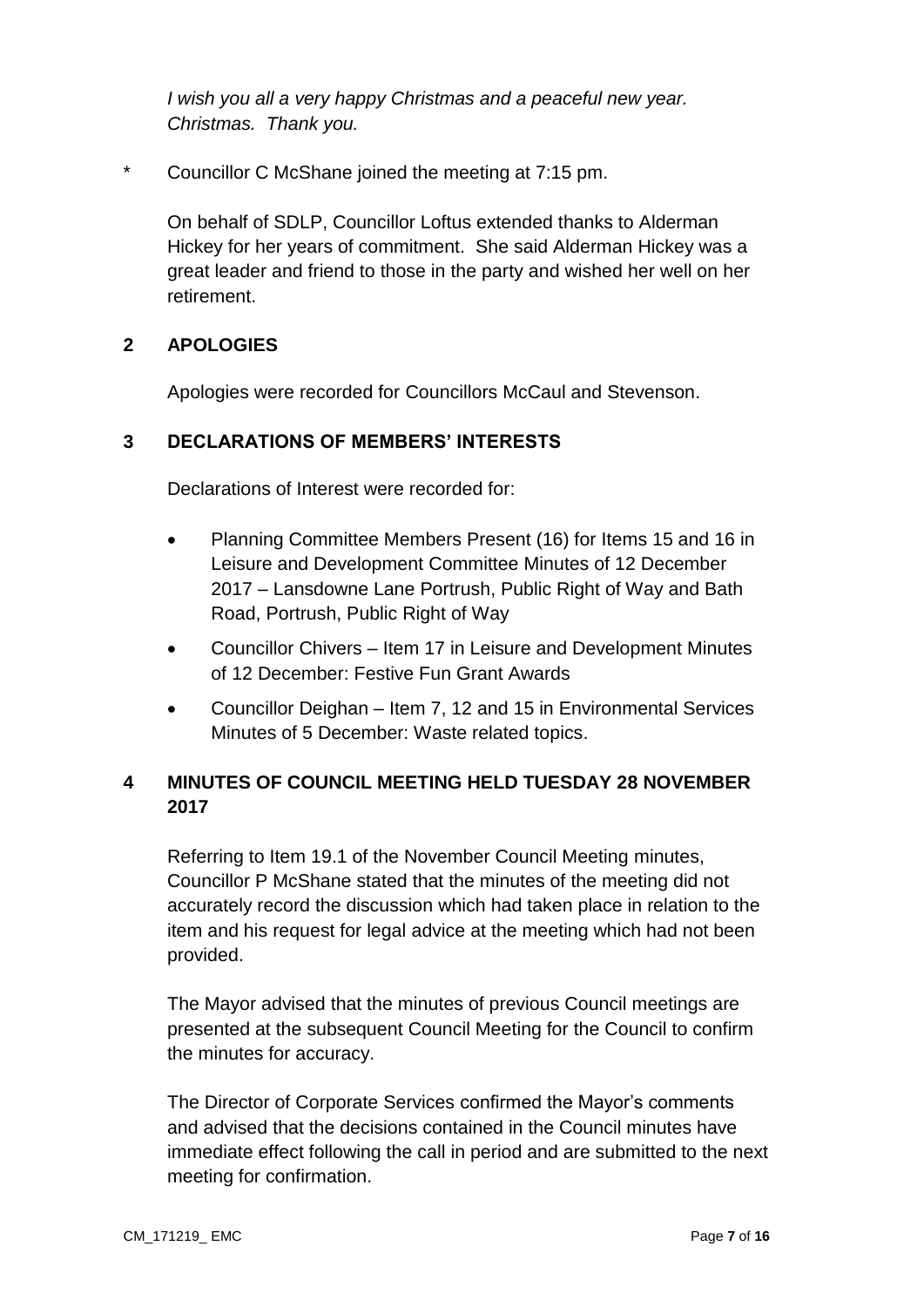Following further comments from Members the Mayor called a recess at 7:30 pm to allow for clarification on the matter.

The meeting resumed at 7:33 pm. The Mayor clarified that the minutes of the Council meeting are presented to Council to be confirmed as a correct record.

The Director of Corporate Services advised that the minutes of subcommittees and committees are tabled at Council meetings for the recommendations to be ratified by Council.

**RESOLVED –** that the Minutes of the proceedings of the Council Meeting held Tuesday 28 November 2017 be confirmed as a correct record.

# **5 MINUTES OF SPECIAL COUNCIL MEETING HELD 8 DECEMBER 2017**

**RESOLVED** – that the Minutes of the proceedings of Special Council Meeting held Friday 8 December 2017 be confirmed as a correct record.

# **6 MINUTES OF PLANNING COMMITTEE MEETING HELD WEDNESDAY 22 NOVEMBER 2017**

**RESOLVED** – that the Minutes of the proceedings of the Planning Committee held Wednesday 22 November 2017 be noted.

# **7 MINUTES OF ENVIRONMENTAL SERVICES COMMITTEE MEETING HELD TUESDAY 5 DECEMBER 2017**

Proposed by Councillor McLean Seconded by Councillor Fielding

**RESOLVED –** that the Minutes of the proceedings of the Environmental Services Committee Meeting held Tuesday 5 December 2017 be adopted and the recommendations therein approved.

# **8 MINUTES OF LEISURE & DEVELOPMENT COMMITTEE MEETING HELD TUESDAY 12 DECEMBER 2017**

Councillor Duddy presented the Minutes and proposed their adoption.

#### **Matters Arising**

# **8.1 Correction to the Minutes**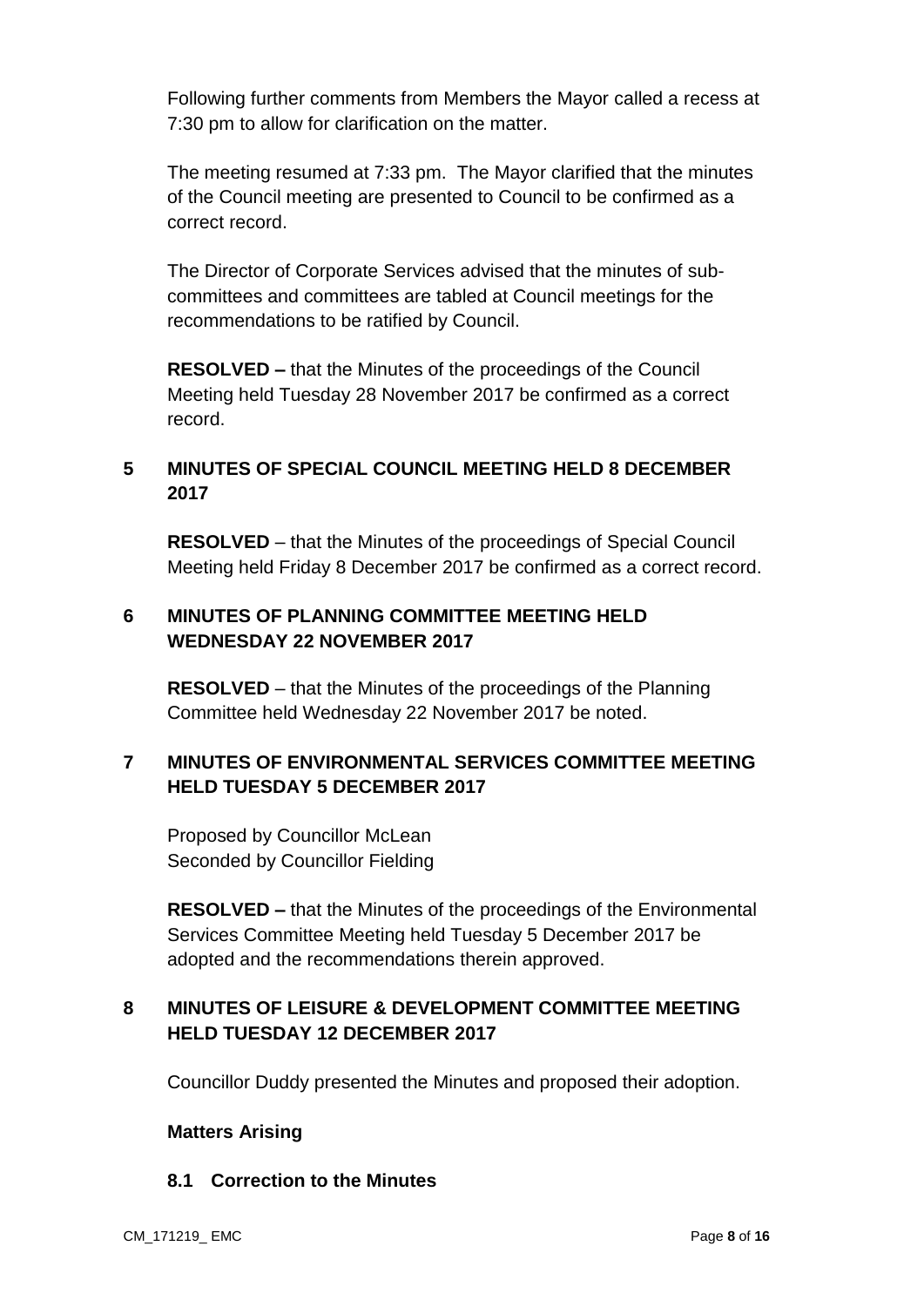**AGREED –** that the word 'detest' on page 15, paragraph 2 be amended to 'desist.'

# **8.2 Notice of Motion Submitted, Proposed by Councillors Mulholland and Seconded by Councillor Chivers (Item 14)**

Councillor Mulholland referred to the amendment to his notice of motion and stated that it did not achieve anything of value to this Council. He reflected on the debate that took place and comments made when the Notice of Motion was discussed and how Members had voted.

#### **Amendment**

Proposed by Councillor Mulholland Seconded by Councillor C McShane

*"That, in the aftermath of the intimidation of families from a shared housing development in Cantrell Close Belfast, this Council acknowledges the recent statement by the six main party leaders pledging their support for `citizens to live in a society without fear of intimidation, free from sectarianism and condemn all forms of sectarianism, intolerance and threats of violence`, and that this council also affirms the principle of the Good Friday Agreement which promised to citizens "the right to freely choose one`s place of residence" and the "right to freedom from sectarian harassment" and pledges its support for;* 

- *The right to employment free from sectarian discrimination, intimidation and attack.*
- *The right to housing and to live in your home free from sectarian attack, intimidation or any other discrimination.*
- *The right to free association, recreation and to socialise at places of choice free from sectarian attack, intimidation or other discrimination.*
- *The right to practice religious faith and worship free from sectarian attack, intimidation or other discrimination.*
- *The duty to report or challenge sectarian speech, attack, intimidation, or other discrimination when witnessed or heard".*

A recorded vote was requested by Councillor Mulholland.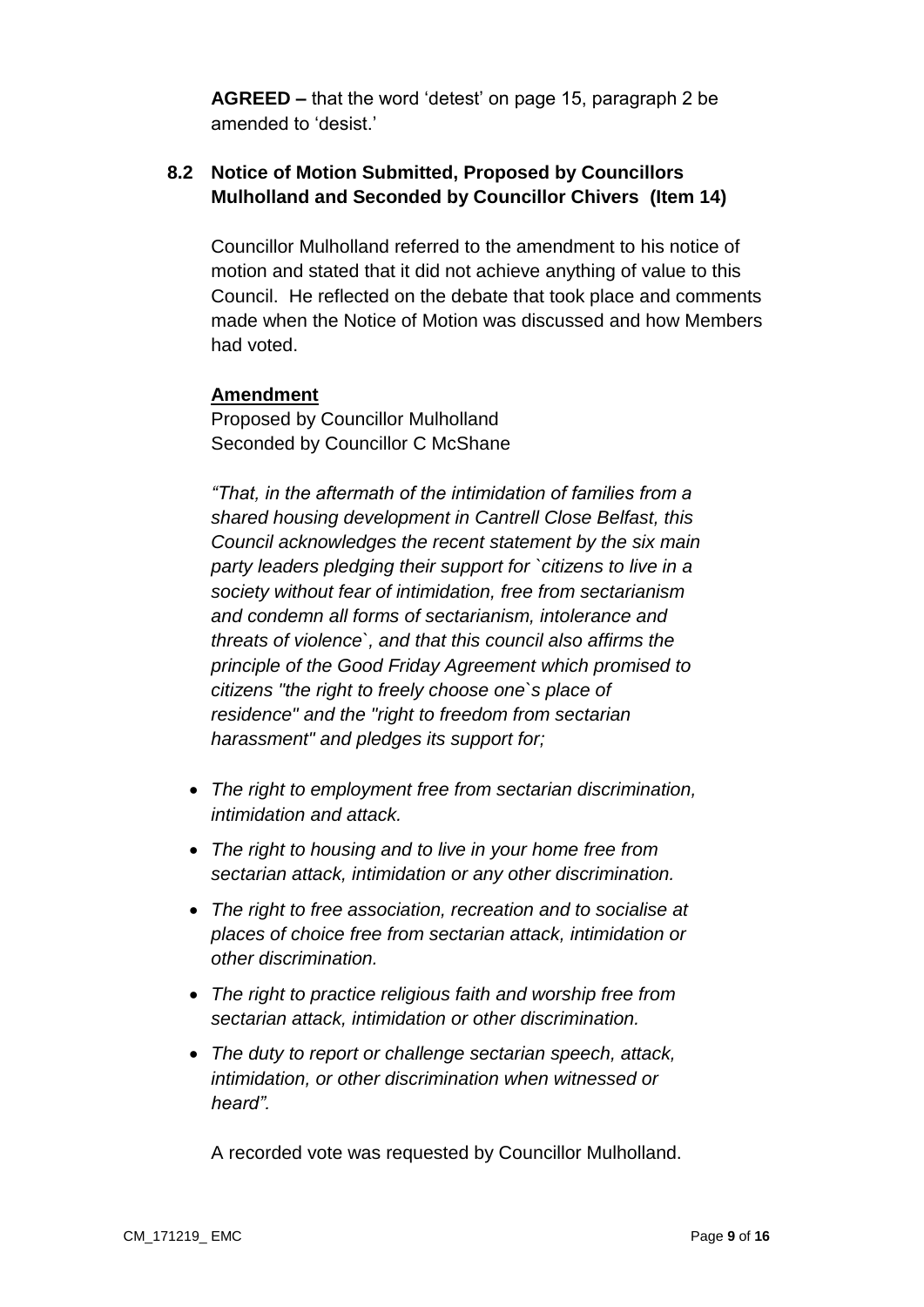The Mayor put the Amendment to the meeting to vote, 7 Members voted for, 23 against and 7 abstentions.

- For: Councillors Chivers, McGlinchey, McLaughlin, (7) McShane C, McShane P, Mulholland and Nicholl
- Against: Alderman Campbell, Cole, Finlay, Hillis, King, (23) McKeown, McKillop S and Robinson. Councillors Baird, Blair, Callan, Clarke, Douglas, Duddy, Fielding, Holmes, Hunter, Knight-McQuillan, McCandless, McCorkell, McLean, Watton and Wilson
- Abstentions: Alderman Hickey, Councillors Beattie, Deighan, (7) Fitzpatrick, Loftus, MA McKillop and Quigley

The Mayor declared the Amendment lost.

# **Amendment**

Proposed by Alderman Hickey Seconded by Councillor Fitzpatrick

*"That, in the aftermath of the intimidation of families from a shared housing development in Cantrell Close Belfast, this Council acknowledges the recent statement by the six main party leaders pledging their support for `citizens to live in a society without fear of intimidation, free from sectarianism and condemn all forms of sectarianism, intolerance and threats of violence`, and that this council also affirms the principle of the Good Friday Agreement which promised to citizens "the right to freely choose one`s place of residence" and the "right to freedom from sectarian harassment"*

A recorded vote was requested by Alderman Hickey.

- For: Alderman Hickey, Councillors Baird, Beattie, (15) Chivers, Deighan, Fitzpatrick, Loftus, McGlinchey, McLaughlin, MA McKillop, McShane C, McShane P, Mulholland, Nicholl and Quigley
- Against: Alderman Campbell, Cole, Finlay, Hillis, King, (21) McKeown, McKillop S and Robinson. Councillors Blair, Callan, Clarke, Douglas, Duddy, Fielding, Holmes, Knight-McQuillan, McCandless, McCorkell, McLean, Watton and Wilson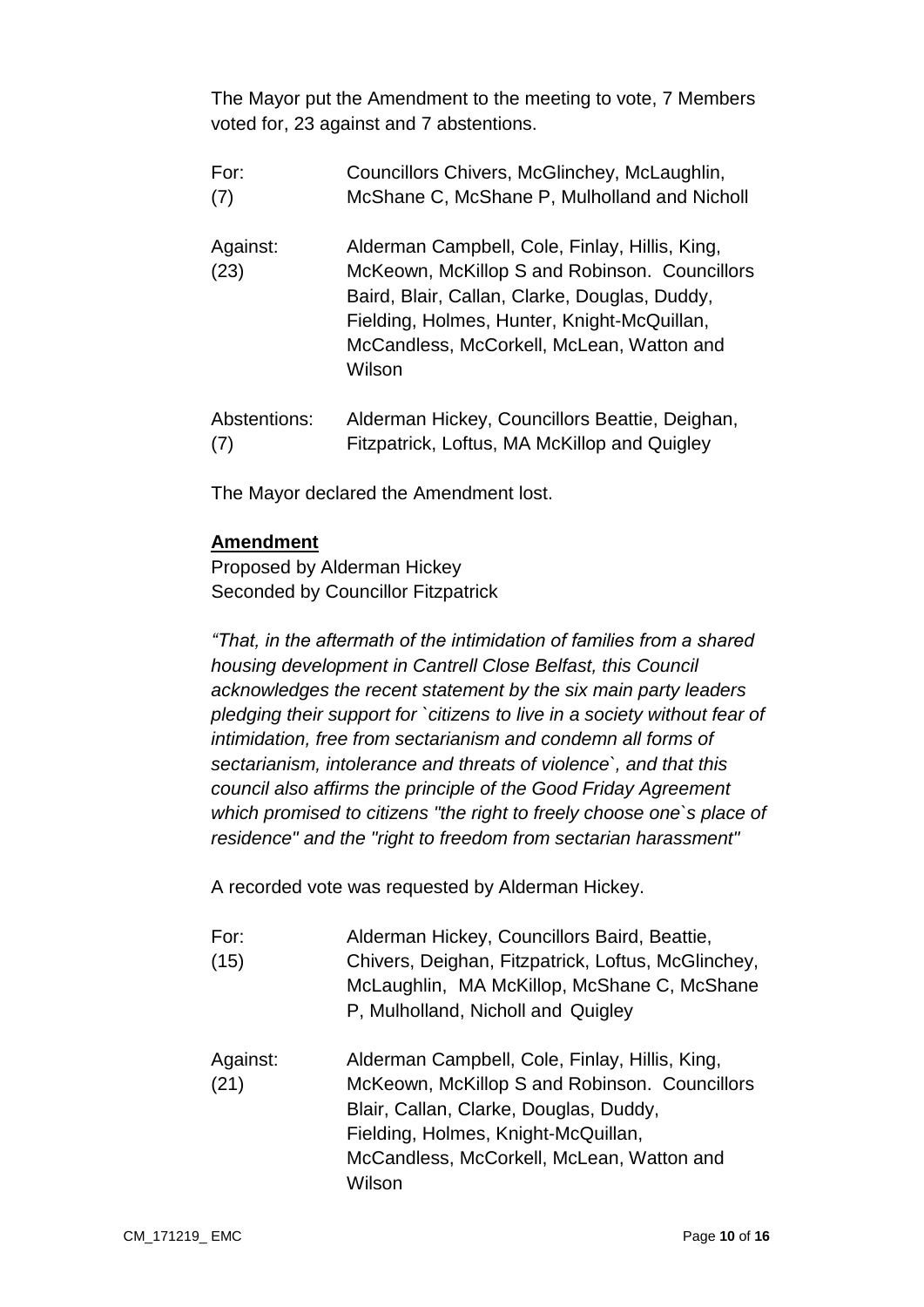Abstentions: Councillors Hunter (1)

The Mayor declared the Amendment lost.

# **8.3 Any Other Relevant Business (Item 20)**

Alderman Hillis queried why items had been included in the Minutes under Any Other Relevant Business which were not discussed after the meeting was declared inquorate.

Legal advice was given by the Council's Solicitor.

A discussion took place on the accuracy of the Minutes and why the items not discussed when the meeting became inquorate had been included in the minutes of the Committee's meeting.

Following debate it was

Proposed by Alderman Hillis Seconded by Alderman Hickey

# *That the minutes of the Leisure and Development Committee meeting be amended in the following respect; items included after the Chair declared the meeting inquorate be removed from the minutes.*

A recorded vote was requested by Alderman Hillis.

- For: Aldermen Hickey, Hillis, King, McKeown and
- (23) McKillop S. Councillors Baird, Beattie, Blair, Chivers, Deighan, Fitzpatrick, Holmes, Hunter, Loftus, McCandless, McLaughlin, MA McKillop, McShane C, McShane P, Mulhollland, Nicholl, Quigley and Wilson
- Against: Aldermen Campbell, Cole, Finlay and Robinson. (13) Councillors Callan, Clarke, Douglas, Duddy, Fielding, Knight-McQuillan, McCorkell, McLean and Watton.

The Mayor declared the motion carried.

# **8.4 Garvagh Forest Trails Development (Item 5)**

The Director of Leisure and Development updated Members on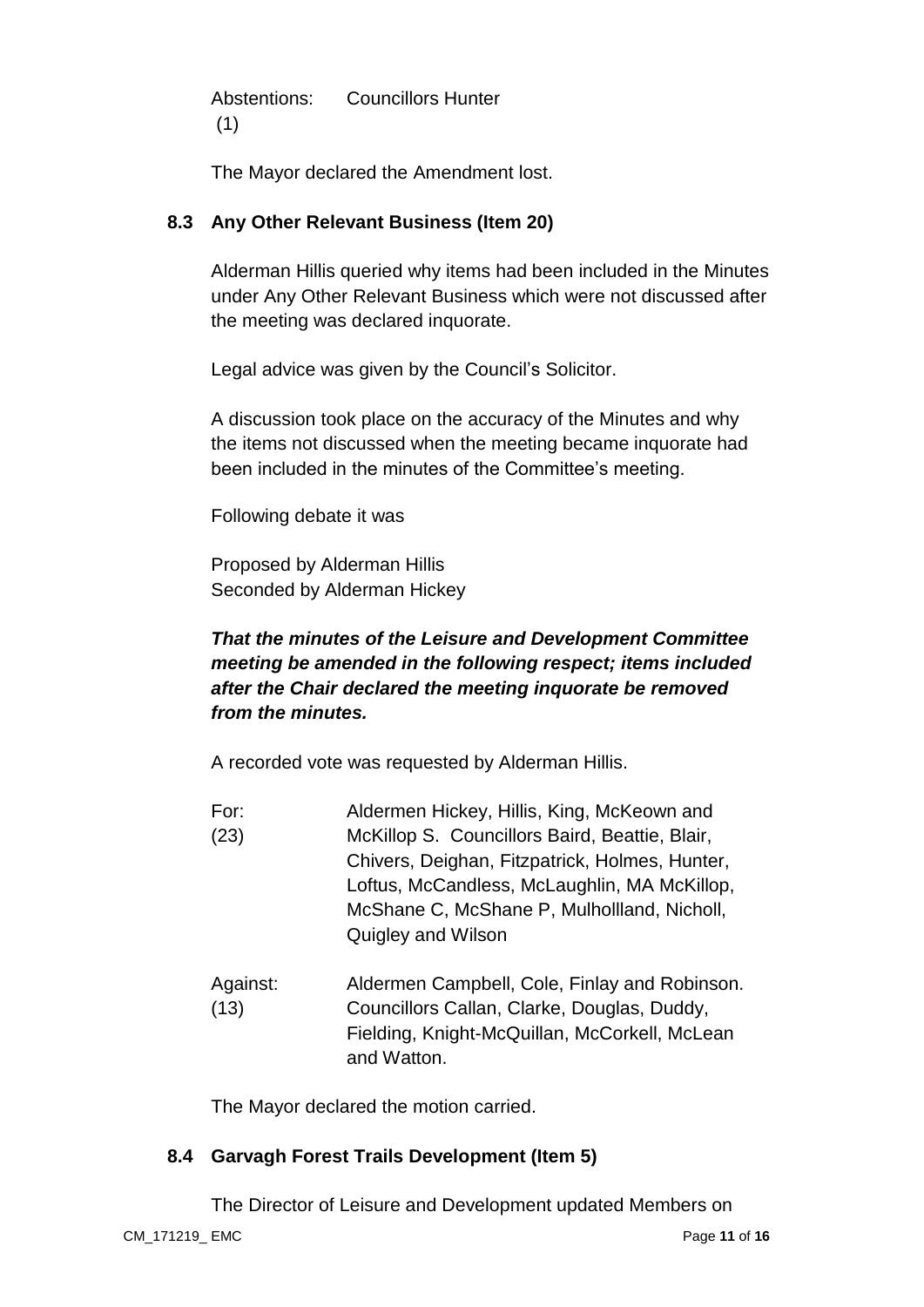next stage of Garvagh Forest Trails Development. He agreed to bring further information to Leisure and Development Committee on development of Ballycastle Mountain Bike Trails.

### **8.5 Funding Unit Staffing Structure (Item 19)**

Proposed by Councillor Callan Seconded by Councillor Holmes and

**AGREED** – that a review on staffing numbers in terms of overall staffing structures through various directorates and tiers being filled be brought back to the Corporate Policy and Resources Committee, preferably in January 2018.

It was suggested that Council could benefit from presentation on how much had been re-couped back into the area from the Funding Unit.

#### **8.6 Adoption of the Minutes**

Proposed by Councillor Duddy Seconded by Alderman Robinson and

**RESOLVED** – that the Minutes of the proceedings of the Leisure and Development Committee held Tuesday 12 December 2017 be adopted and the recommendations therein approved and including the corrections agreed at 8.1 and 8.3.

# **9 MINUTES OF AUDIT COMMITTEE MEETING HELD WEDNESDAY 13 DECEMBER 2017**

Councillor Beattie presented the Minutes.

Proposed by Councillor Beattie Seconded by Councillor Knight-McQuillan

**RESOLVED** – that the Minutes of the Audit Committee held Wednesday 13 December 2017 be adopted and the recommendations therein approved.

It was suggested that the timetable of Audit Committee meetings be reviewed to meet more often than on a quarterly basis if required.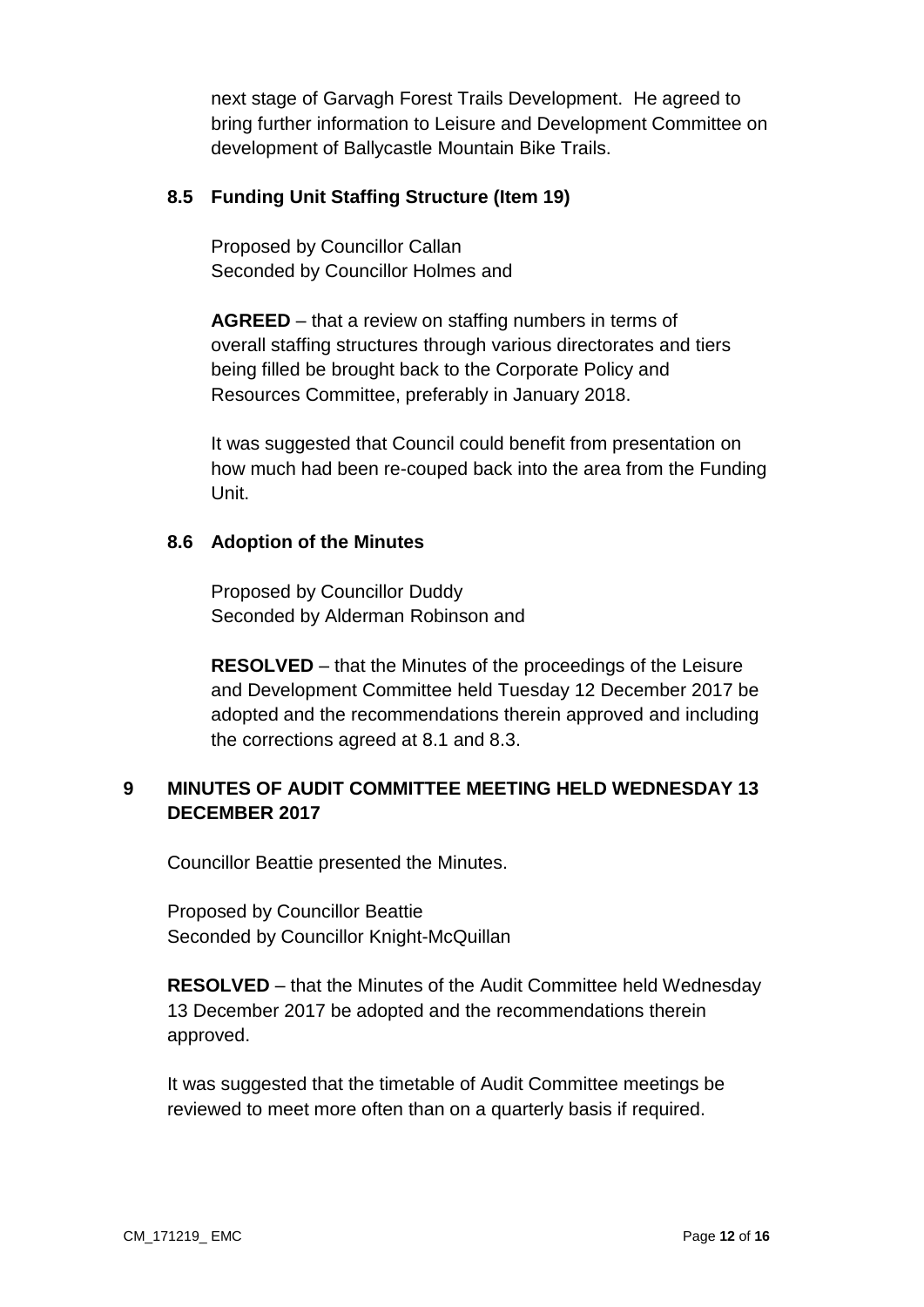# **10 MATTERS FOR REPORTING TO THE PARTNERSHIP PANEL - LOCAL GOVERNMENT SIDE**

There were no matters for reporting to the Partnership Panel.

#### **11 CONFERENCES**

The Director of Corporate Services advised of the following conference**:** 

 Northern Ireland Agri-Business Conference 2018, Looking Beyond 2020 being held on Thursday 15 February 2018 in Craigavon Civic Centre. Cost £195 plus VAT.

**RESOLVED** – to note the Conference schedule.

#### **12 CORRESPONDENCE**

The Director of Corporate Services advised of the following correspondence, previously circulated:

Friends of The Somme yearly subscription 2017.

Correspondence has been received requesting Council's yearly subscription of £650.00 plus VAT of £130.00 making a total of £780.00.

Proposed by Councillor Duddy Seconded by Councillor Callan

**RESOLVED** – that the subscription be paid for 2017 and subsequently up to 2019, the end of Council's current term.

The Director of Corporate Services agreed to circulate a list of contributions to other bodies made since 2015.

• DfI – Limavady Road, Garvagh – Notice of Intention to make an Abandonment Order (Northern Ireland) 2018.

**RESOLVED** – to note the Correspondence.

### **13 CONSULTATION SCHEDULE**

Council was advised of the following consultations, previously circulated: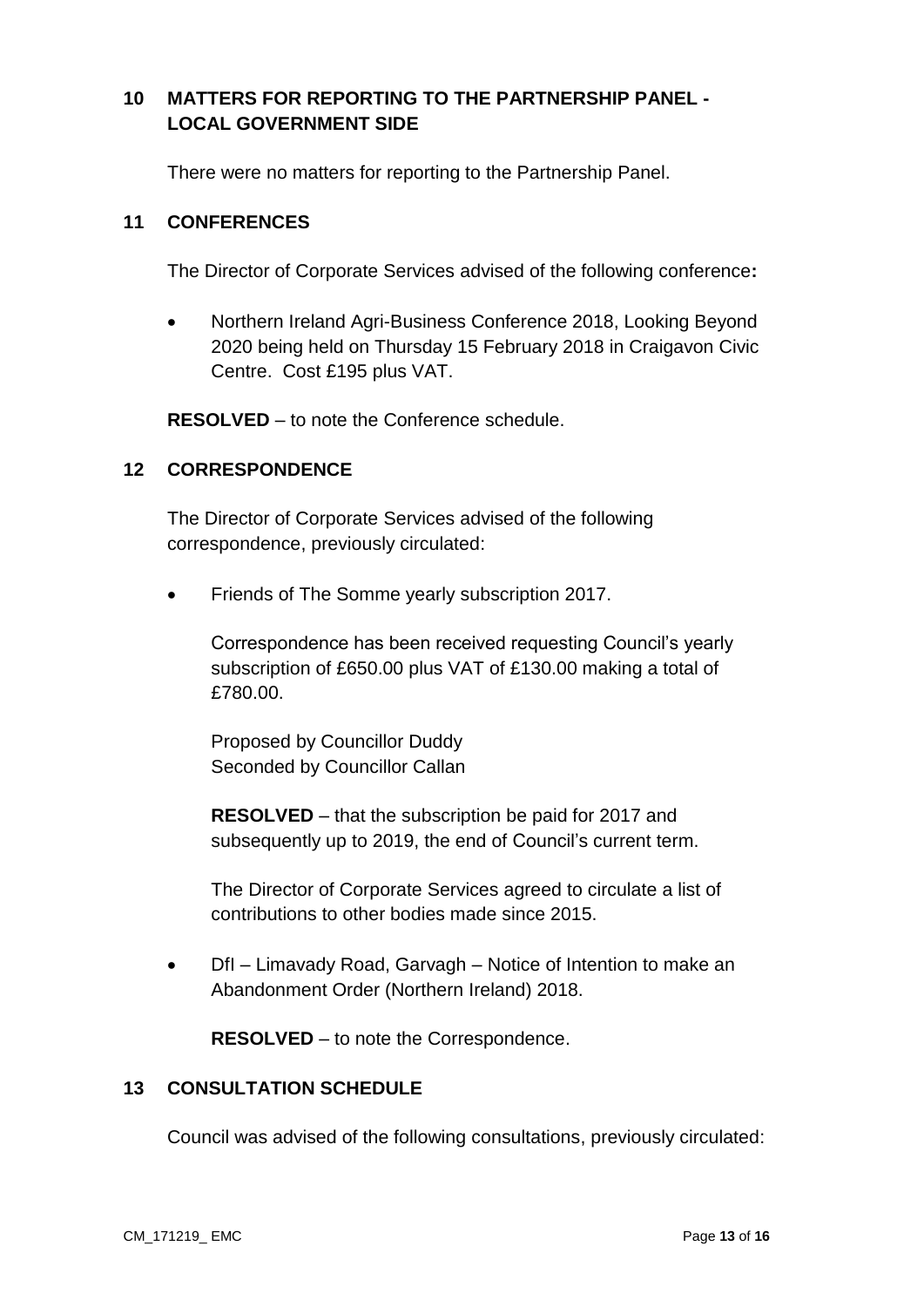DAERA – Response to the TBSPG's Recommendations to Eradicate Bovine TB in Northern Ireland.

**RESOLVED** – to note the Consultation Schedule.

### **14 SEAL DOCUMENTS**

Members were advised of the undernoted items for signing and sealing by Council, approval having been previously granted and all necessary legislative requirements being met:

- **14.1** Grave Registry Certificates, Coleraine, Ballywillan, Agherton and Portstewart Cemeteries (No's 4580 - 4593 inclusive)
- **14.2** Grave Registry Certificates, Ballymoney Cemetery (No's 2918 – 2919 inclusive)
- **14.3** Grave Registry Certificates, Enagh Cemetery, Limavady (No's 468 – 469 inclusive)
- **14.4** Memorandum of Sale, Drumaduff Road Landfill Site, 9 No.
- **14.5** Memorandum of Understanding relating to a Collaborative Partnership between Causeway Coast and Glens Borough Council and Department of Agriculture and Rural Development (Forest Service)
- **14.6** Deed of Surrender, B Knipe, Lisnagrot Road, Kilrea

Proposed by Councillor McLean Seconded by Councillor Knight-McQuillan and

**RESOLVED** - that the sealing of documents as listed (Items 14.1 – 14.6 inclusive) be approved.

# **15 NOTICE OF MOTION PROPOSED BY COUNCILLOR QUIGLEY, SECONDED BY ALDERMAN HICKEY**

The Mayor invited Councillor Quigley to state her Notice of Motion.

#### *'Volunteer drivers*

*This Council notes the serious hardship arising out of changes in regulations relating to the use of volunteer drivers and the implications these changes have for schools, community groups and other voluntary organisations.*

*Council asks the Department for Infrastructure to suspend the introduction of these regulations immediately to allow the above-*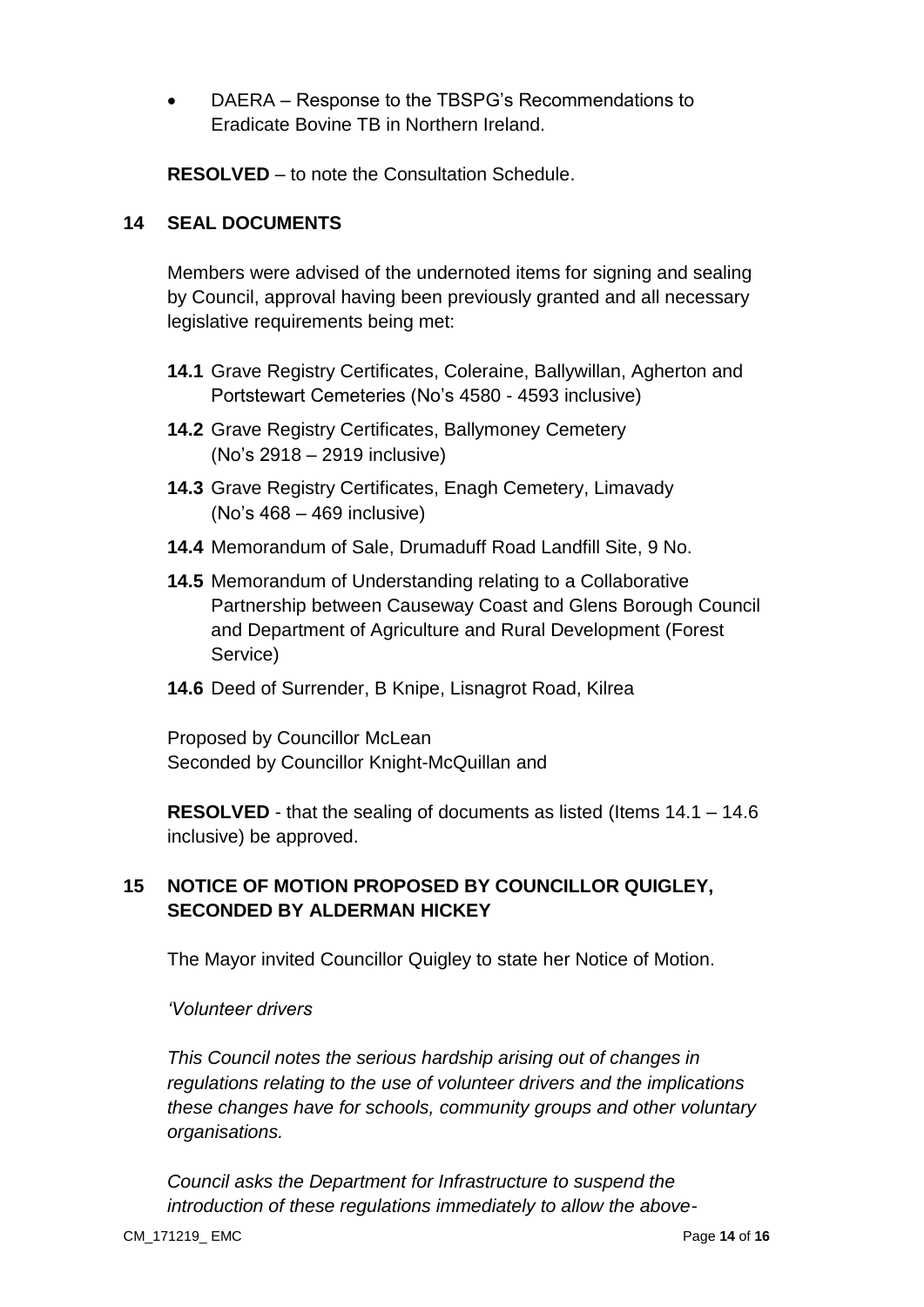*mentioned schools, groups and organisations to make appropriate preparations relating to qualifications and not least the finance to enable such training to take place'.*

The Mayor advised that the Notice of Motion would be referred to the next Leisure and Development Committee Meeting.

### **NOTICE TO PROCEED 'IN COMMITTEE'**

Proposed by Councillor Wilson Seconded by Councillor Duddy

**RESOLVED** – that Council proceed to conduct the remaining business 'In Committee.'

\* Members of the Planning Committee present left the Chamber at 9:30 pm.

# **16 PUBLIC RIGHT OF WAY – BATH ROAD**

At Committee's meeting on  $12<sup>th</sup>$  December the matter was referred to the Council for consideration.

The Director of Leisure and Development outlined the information presented to the Leisure and Development Committee and which had been previously circulated, that following investigation, new evidence had been submitted on public right of way.

The Director reminded Members of the recommendation contained in the report that based on the evidence outlined in the Status Investigation Report, Council does not assert a public right of way on foot through the site of Nos 4 and 6 Bath Road connecting to the Blue Pool as no additional, substantive evidence supporting the existence of a public right of way on foot has been produced as part of the 2016/2017 investigation.

Proposed by Councillor Mulholland Seconded by Alderman Hickey that

Based on the evidence outlined in the Status Investigation Report, Council does not assert a public right of way on foot through the site of Nos 4 and 6 Bath Road connecting to the Blue Pool as no additional, substantive evidence supporting the existence of a public right of way on foot has been produced as part of the 2016/2017 investigation.

A recorded vote was requested by Councillor Duddy.